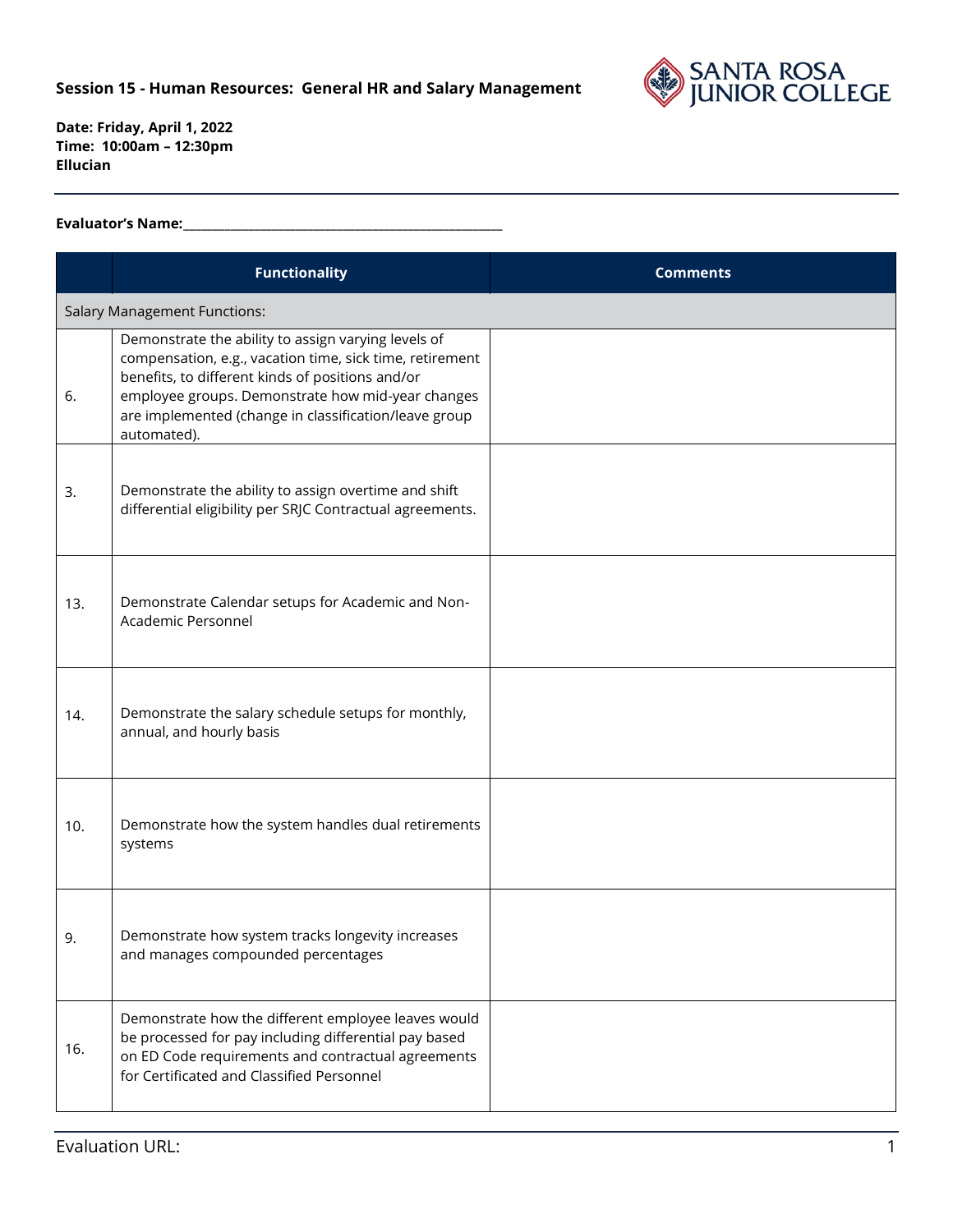

|     | <b>Functionality</b>                                                                                                                                                                                                                                                                                                                    | <b>Comments</b> |
|-----|-----------------------------------------------------------------------------------------------------------------------------------------------------------------------------------------------------------------------------------------------------------------------------------------------------------------------------------------|-----------------|
| 2.  | Demonstrate the ability to assign stipends or bonuses.                                                                                                                                                                                                                                                                                  |                 |
| 1.  | Demonstrate the ability to project the cost of potential<br>salary changes, e.g., annual increases, including<br>additional compensation for individuals, such as<br>longevity, etc. Ability to project salary by different<br>budget codes and show split by budget code.                                                              |                 |
| 4.  | Demonstrate the ability to make retroactive salary<br>adjustments on a global or selective basis and per<br>reporting requirements by the retirement agencies<br>(STRS and PERS).                                                                                                                                                       |                 |
| 5.  | Demonstrate the ability to set-up an employee to be<br>paid in equal installments over a period of time, e.g.,<br>twelve months, that is different from the period of time<br>that is worked, e.g., ten months. Demonstrate how<br>Deferred Net Pay works.                                                                              |                 |
| 12. | Demonstrate pay calculation options for employees<br>who are not 12 month employees, but assigned<br>various days per fiscal year to work over 12 months                                                                                                                                                                                |                 |
| 15. | Demonstrate how system calculates retirement bases<br>for retirement reporting                                                                                                                                                                                                                                                          |                 |
| 11. | Demonstrate processing assignments and hours for<br>payroll for non-positional employees                                                                                                                                                                                                                                                |                 |
| 7.  | Demonstrate how HR system is connected to<br>Scheduling system. Is it integrated?<br>Show how data is shared and availability of reporting.<br>Ability to run load reports and connect with payroll and<br>scheduling for step advancement for adjunct<br>instructors.<br>Counting of semesters taught at a certain load<br>percentage. |                 |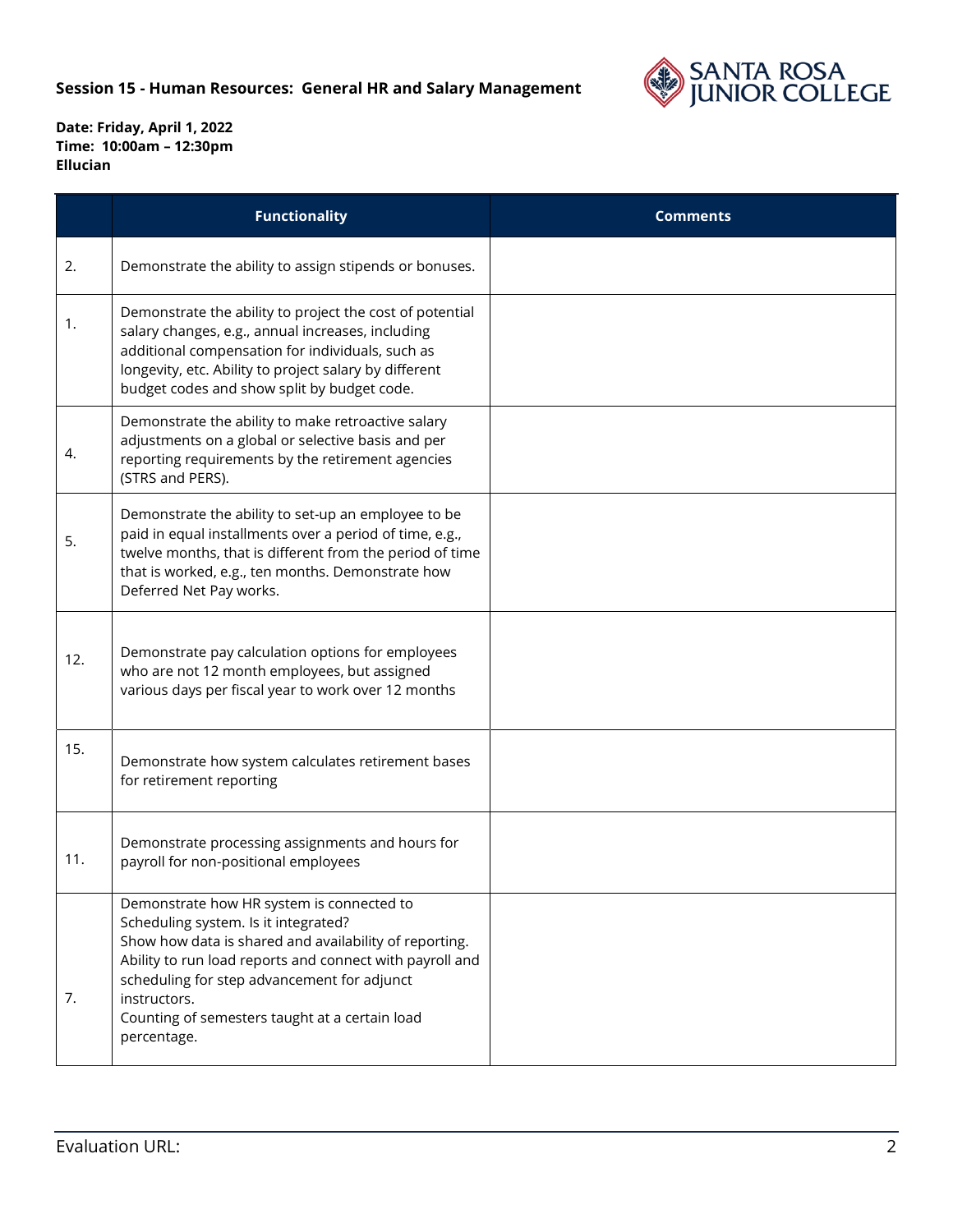

|     | <b>Functionality</b>                                                                                                                                                                                              | <b>Comments</b> |
|-----|-------------------------------------------------------------------------------------------------------------------------------------------------------------------------------------------------------------------|-----------------|
| 8.  | Demonstrate how the system is integrated with the<br>student registration system to verify minimum unit<br>enrollment for student employment.                                                                     |                 |
|     | <b>Tracking Functions:</b>                                                                                                                                                                                        |                 |
| 30. | Demonstrate the ability to track retirees remaining on<br>benefits and receiving other post-retirement benefits,<br>including the ability for retirees to make automated<br>payments for benefit premiums.        |                 |
| 17. | Demonstrate the ability to track employee status,<br>position assignments, department, location, bio/<br>demographic data.                                                                                        |                 |
| 27. | Demonstrate the ability to track an employee's entire<br>employment and job history.                                                                                                                              |                 |
| 28. | Demonstrate the ability to track an employee's comp<br>time, vacation, release time, overtime, etc.                                                                                                               |                 |
| 29. | Demonstrate the ability to track employee FMLA and<br>other leave types.                                                                                                                                          |                 |
| 18. | Demonstrate ability to receive notifications when<br>changes are made to the employee's record, such as<br>address changes.                                                                                       |                 |
| 31. | Demonstrate the ability to track number of hours and<br>days in paid status during a fiscal year. Demonstrate<br>the ability to track days and hours worked for non-<br>positional employees for PERS eligibility |                 |
| 32. | Demonstrate the ability to track eligibility of all<br>employees for step advancement based on defined<br>rules and contractual agreements.                                                                       |                 |
| 23. | Demonstrate the ability to track history of progressive<br>disciplinary actions.                                                                                                                                  |                 |
| 19  | Demonstrate the ability to track faculty who are in a<br>tenure process and classified and management who<br>are in a probationary period.                                                                        |                 |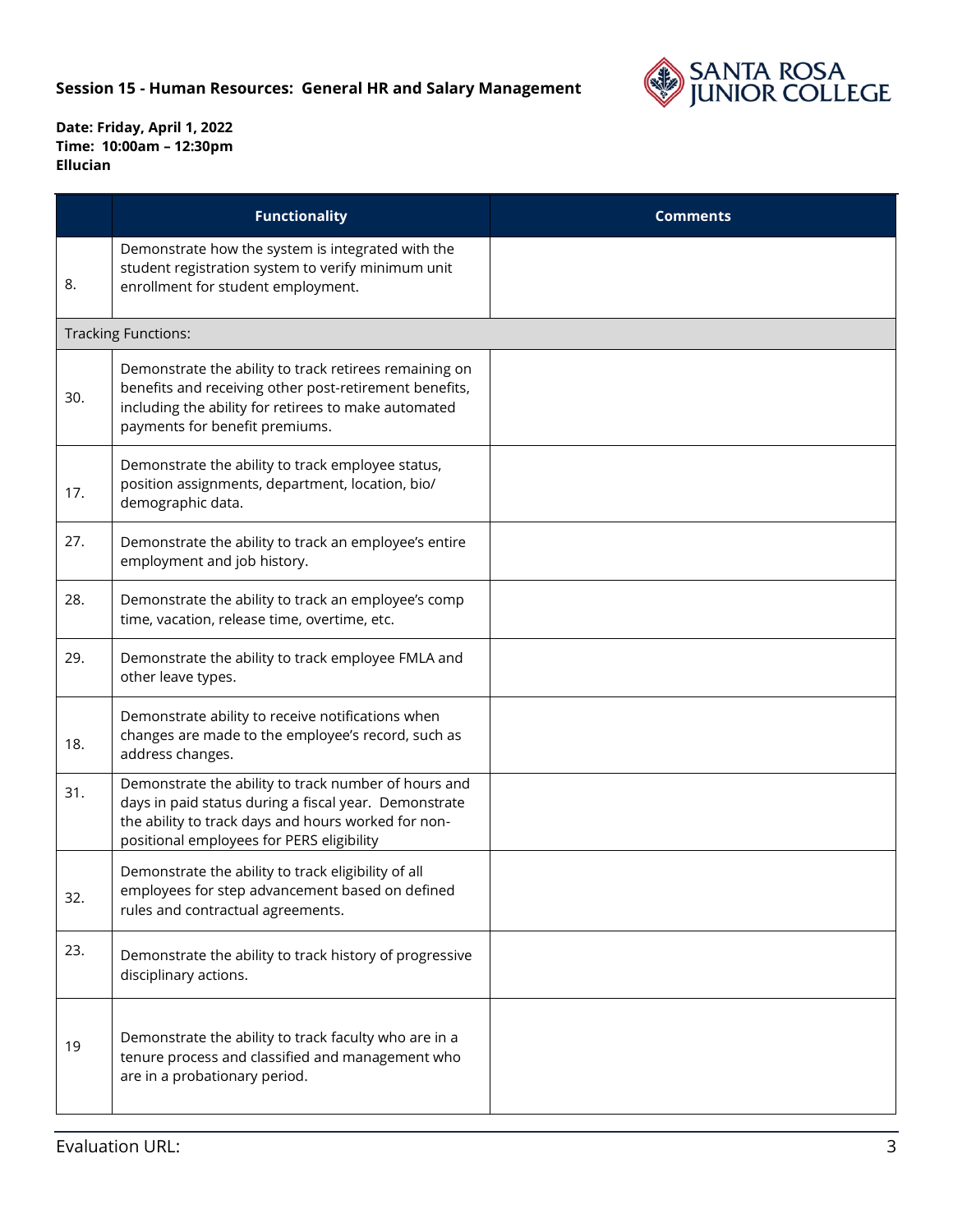

|                    | <b>Functionality</b>                                                                                                                                                                                                                                                                                                                   | <b>Comments</b> |
|--------------------|----------------------------------------------------------------------------------------------------------------------------------------------------------------------------------------------------------------------------------------------------------------------------------------------------------------------------------------|-----------------|
| 20                 | Demonstrate the ability to track employee evaluations<br>including scheduled reminders. Demonstrate<br>integration with performance evaluation submission<br>system and/or functions available within existing<br>system for performance evaluation submissions, and<br>group survey evaluations while maintaining<br>confidentiality. |                 |
| 21                 | Demonstrate the ability to track employees with<br>employment authorization expiration dates.                                                                                                                                                                                                                                          |                 |
| 22                 | Demonstrate the ability to track employees who are on<br>performance improvement plans.                                                                                                                                                                                                                                                |                 |
| 24                 | Demonstrate the ability to track employee, education,<br>certifications, etc.                                                                                                                                                                                                                                                          |                 |
| 25                 | Demonstrate ability to push out additional training to<br>some/all employees beyond initial onboarding -<br>continuing professional development.                                                                                                                                                                                       |                 |
| 26                 | Demonstrate the ability to track employee completion<br>of training programs, e.g., new hire orientation, sexual<br>harassment prevention, etc.                                                                                                                                                                                        |                 |
| 33                 | Demonstrate the separation/off-boarding process                                                                                                                                                                                                                                                                                        |                 |
| 34                 | Show how exit checklist and interviews are supported.                                                                                                                                                                                                                                                                                  |                 |
| <b>HR Reports:</b> |                                                                                                                                                                                                                                                                                                                                        |                 |
| 37                 | Demonstrate the ability to produce hires, transfers and<br>terminations (voluntary and involuntary) reports.<br>Ability to track reasons for terminations.                                                                                                                                                                             |                 |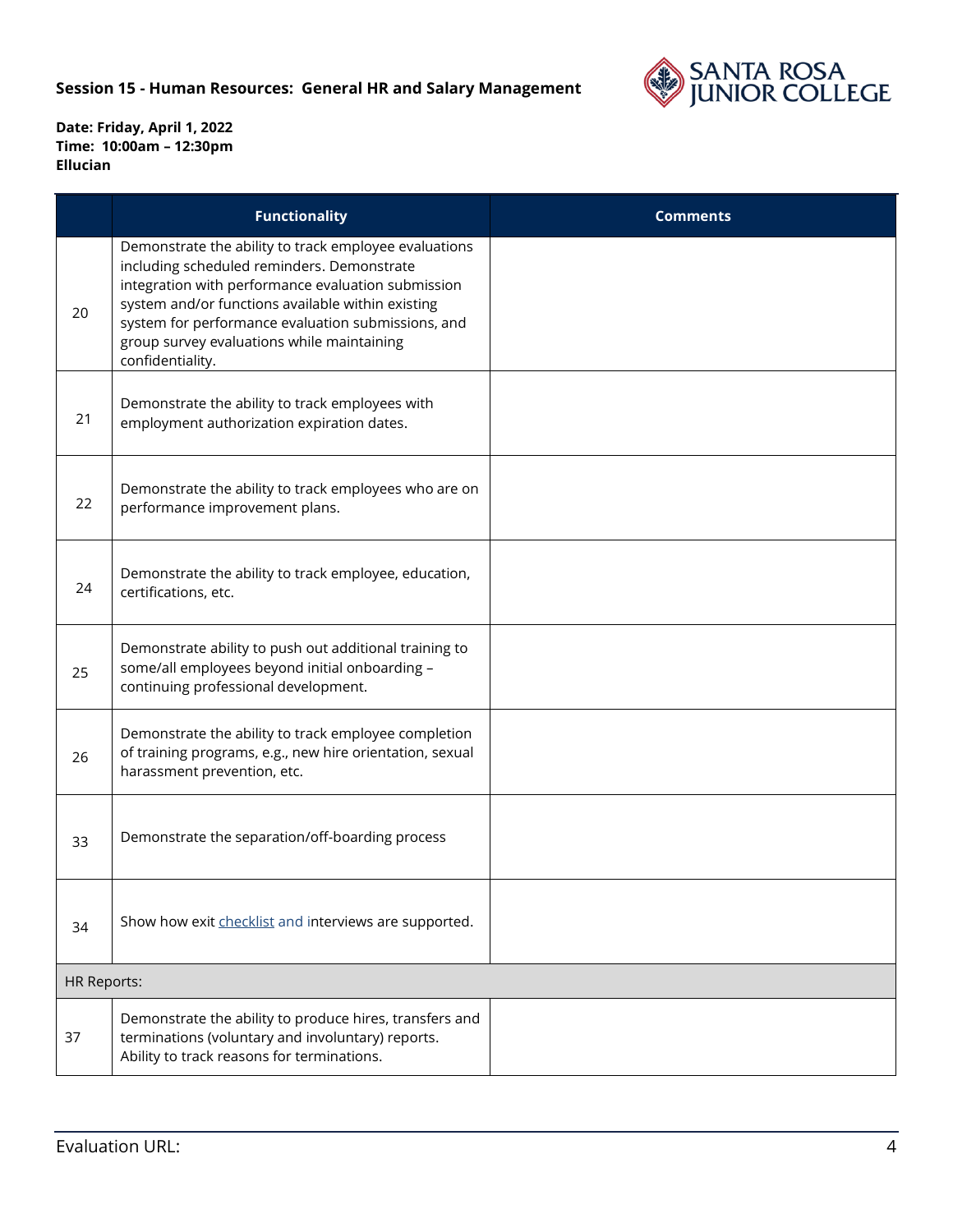

|     | <b>Functionality</b>                                                                                                                                                                                                                                                                                                                                                                                                                       | <b>Comments</b> |
|-----|--------------------------------------------------------------------------------------------------------------------------------------------------------------------------------------------------------------------------------------------------------------------------------------------------------------------------------------------------------------------------------------------------------------------------------------------|-----------------|
| 35. | Demonstrate the ability to produce HR IPEDS reports.                                                                                                                                                                                                                                                                                                                                                                                       |                 |
| 36. | Demonstrate the ability to produce gender, age,<br>ethnicity, years of service reports.                                                                                                                                                                                                                                                                                                                                                    |                 |
| 38. | Demonstrate the ability to produce benefit enrollment<br>and dependents/beneficiaries reports for employees,<br>retirees and surviving spouses that includes the cost of<br>their health insurance premiums.                                                                                                                                                                                                                               |                 |
| 39. | Demonstrate the ability to produce ACA benefits<br>eligibility, based on hours worked for different classes<br>of employees, some based on their timesheets, some<br>based on their class hours plus office hours plus lab<br>hours (adjunct) and some based on their FTE that is<br>entered in the HRIS, including reporting of individuals<br>who work in multiple classifications to show combined<br>FTE for ACA eligibility purposes. |                 |
| 40. | Demonstrate the ability to produce multiple workplace<br>report for EDD - number of employees per campus<br>and salary paid to each location                                                                                                                                                                                                                                                                                               |                 |
| 41. | Demonstrate the ability to produce transparent<br>California report - wages, overtime, all benefits paid to<br>all employees each calendar year. Demonstrate ability<br>to generate the GCC report for the controller's office                                                                                                                                                                                                             |                 |
| 42. | Demonstrate how faculty load and compensation<br>calculations/processes are performed,                                                                                                                                                                                                                                                                                                                                                     |                 |
| 43. | Demonstrate use of document imaging for existing<br>paper-bound personnel files.                                                                                                                                                                                                                                                                                                                                                           |                 |
| 44. | Demonstrate the ability for employee self-service to<br>update data fields, see pay stubs, W-2s and leave<br>balances, opt in/out of data sharing, etc. Does the<br>system allow for employees to change their benefits<br>using self-service during Open Enrollment?                                                                                                                                                                      |                 |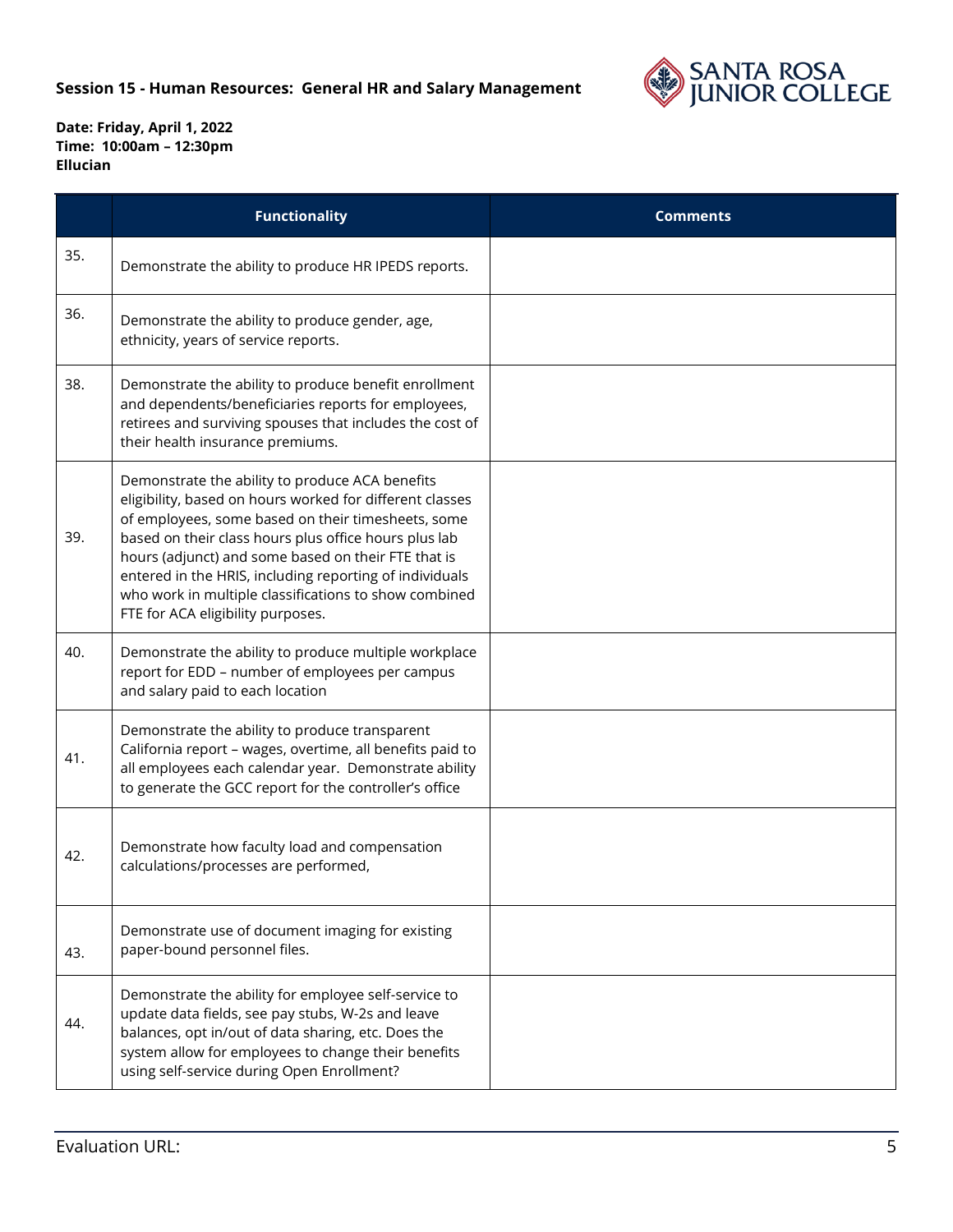

|     | <b>Functionality</b>                                                                           | <b>Comments</b> |
|-----|------------------------------------------------------------------------------------------------|-----------------|
| 45. | Show how an employee can upload documents - e.g.,<br>certifications, vaccination records, etc. |                 |